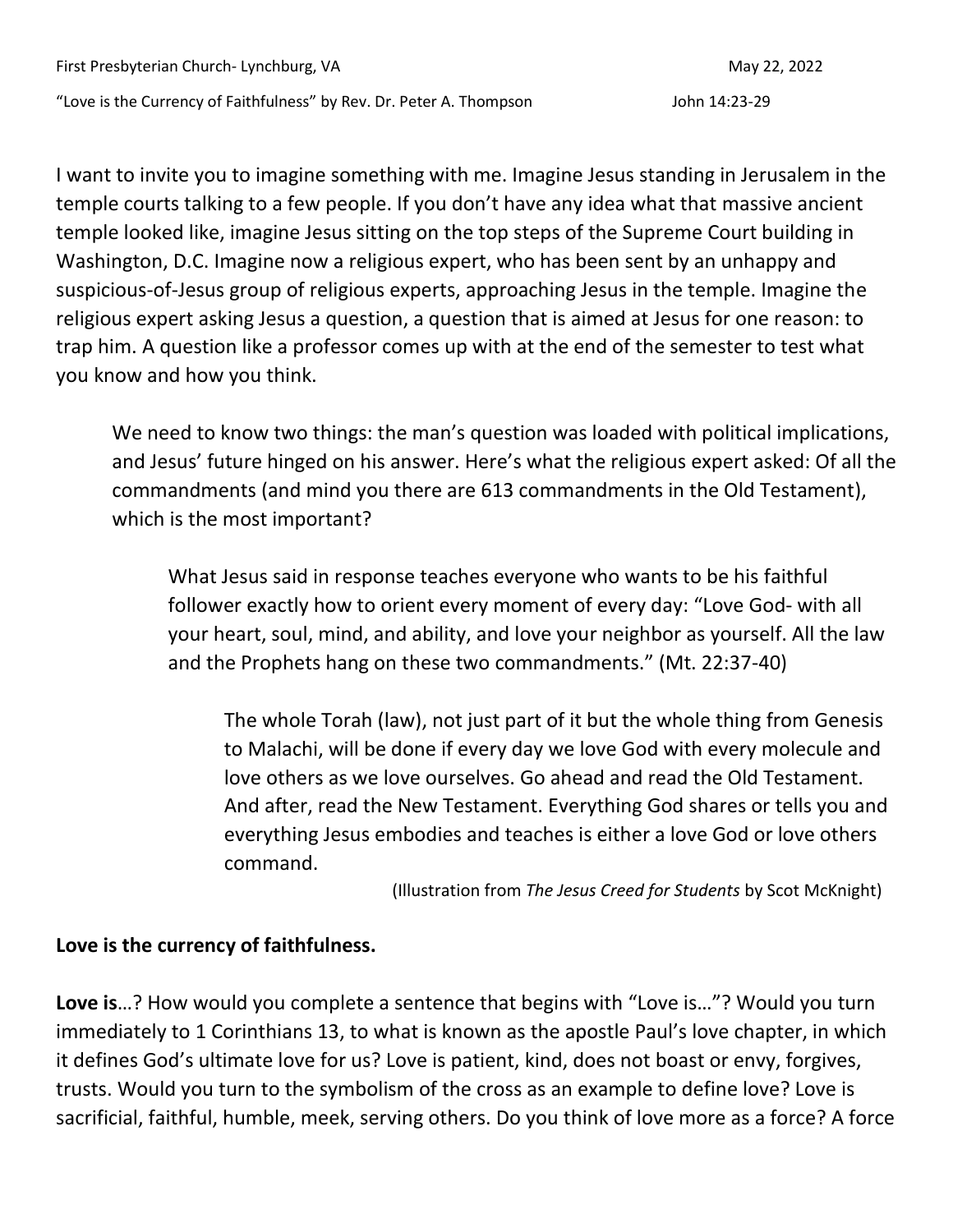of action, of transformation, of power, of motivation, or risk (courage)? Love is…? It is worth asking ourselves and putting ourselves to the test as Jesus was.

In the John 14 text we read a moment ago, Jesus teaches about love and what he says is paramount to our understanding of what love is. In essence, what Jesus says is 'where love is, Jesus and the Father are at home.' Wherever we might find love, true love, we find Jesus. Wherever we might experience love, true love, we experience God. And because we would say that God, Christ, is love, we can also offer the reverse. Wherever we find Jesus we find love and wherever we experience God we experience love. To say this is to declare that there is no true love apart from God. To say this is to also declare that the absence of true love suggests the absence of the relationship that brings true love. A definition or example of love that is inconsistent or contrary to the nature and character of Jesus and God is not true love, for true love is only found in God and our relationship with God.

**The Currency**…? What is currency? By definition we might think first of currency being a system of money in use for economic exchange or we may even think of currency as a fact or quality of being generally accepted and in use. I would like to suggest for today, since love is the object of the currency, we consider currency to be how we invest, prove loyalty and commitment to, or give back to God.

It is likely that you have heard the phrase "Pay it forward." The concept is rather simple. Someone does something kind to you, like gives you something, offers you assistance, or helps you out of a difficult circumstance, and rather than paying them back directly with the same thing, you pay the act of kindness or benevolence forward to someone else. Paying it forward multiplies the impact and influence of kindness and love, enlarging its footprint in the world, rather than keeping it bottled up or limited to a contained group.

Love is a currency we need to help make more acceptable and in use today. We need to pay love forward to one another. Don't you agree? And I say this because love is the way in which we highlight and reveal the very presence of God and Jesus with us, and we need more God and Jesus in the world today. The great thing about unleashing God's force of love in the world, is that God's gifts of grace, mercy, joy, peace, patience, kindness, gentleness, faithfulness, self-control, hope, and light come with it. Yes, love is the currency we need most.

Love is… the currency… of what? **Of faithfulness** to God and God's will and God's way! We, as God's children, are called to be faithful to our loving God. To be faithful means to be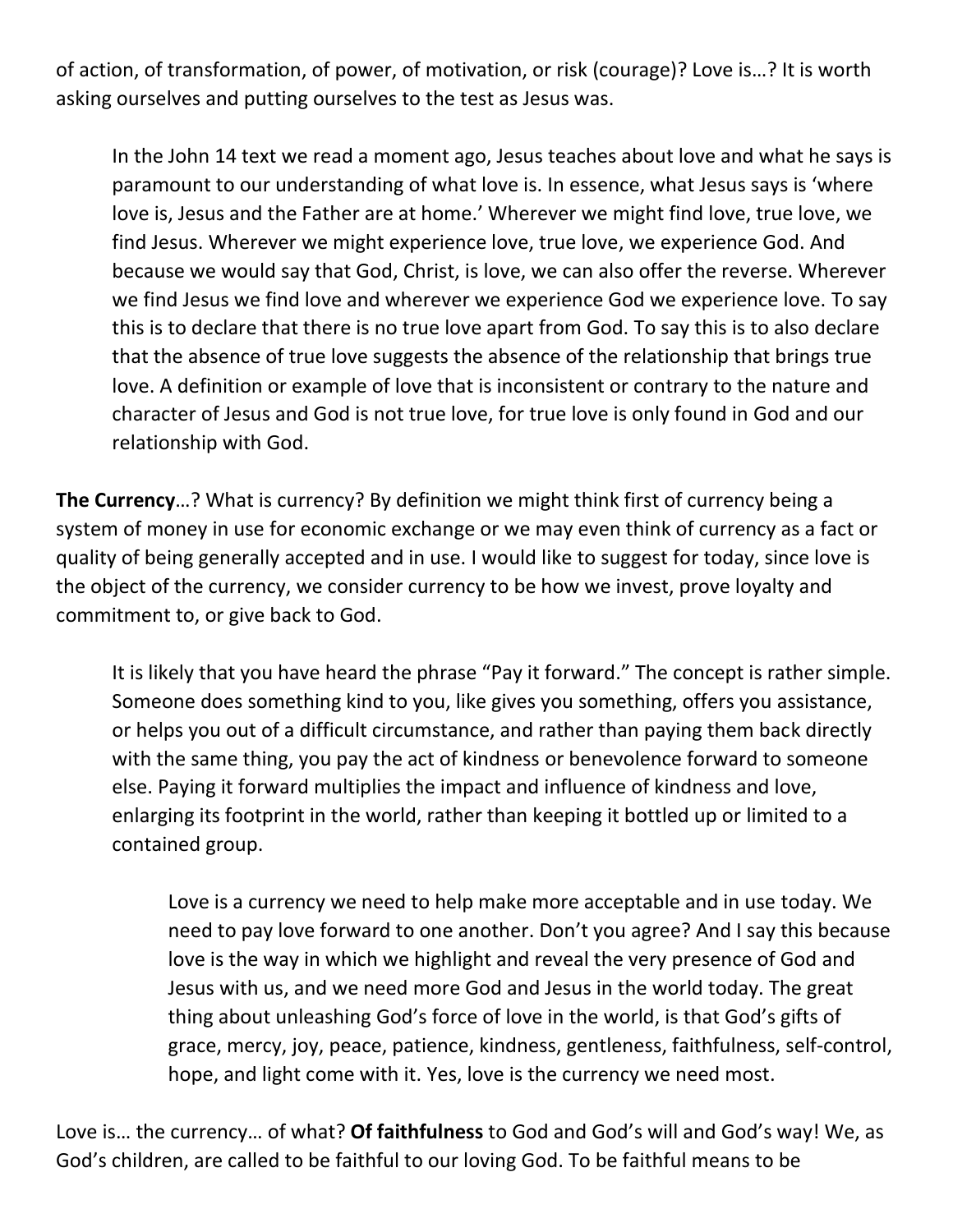responsive, invested, loyal, committed, obedient, and honorable. How do we be faithful to God? Jesus breaks it down for us beautifully. We are faithful to God when we love.

Love isn't just something that happens. Love is an intentional gift of God put into the world to help make the world a more fulfilling and glorifying place for God's sake. God is the creator after all. What does love look like exactly? Faithful love looks like following the ultimate example of Jesus (in body and in teaching). We are to have the same mind as Christ, a mind of full love for God and full love for neighbor. The loving commands of the one who sent Jesus are the very things Jesus lived and taught. If we want to meet and experience the fullness of God, we must meet and experience the embodiment of Jesus. Doing so shows our loyalty and commitment to honor God in faithful action.

Jesus teaches about this emphasis of love right before sharing that he will now be going away to return to be by God's side in heaven. In his teaching, he reassures the disciples (and us), that they will not be left alone. An advocate, the Holy Spirit, will be with them as helper, companion, counselor, comforter. In specific terms, Jesus shares that the Holy Spirit will be a source and reminder to us of who Jesus is and what Jesus would do.

What we are to deduct from this transaction is that Jesus is passing to us the baton. Jesus is not dead. Quite the opposite actually. Jesus continues to live in the power and presence of the Holy Spirit and in us, as God's faithful disciples. In the absence of a physically present Christ, our daily practice of faithfulness to God makes real the living presence and love of God. Love in action is the route to experiencing Love's grace-filled indwelling. Love in action is the closest we come to evidence of God.

What is our call? Empowered by the Holy Spirit, we are called to love, for **love is the currency of faithfulness to God.**

To be faithful one must commit. And often, we find that our commitments require recommitting. In the church we do this during worship when we come together to affirm our faith. We also do it when we celebrate baptism and are asked to recall our own baptisms. We also do it when we receive communion, for by receiving the bread of life and cup of salvation Christ gives, is to refuel for our spiritual journeys.

Scouting has drawn affirmation to the importance of commitment by developing the Scout Oath, in which scouts recite as they come together. To declare "On my honor I will do my best to do my duty to God and to my country and to obey the scout law; to help other people at all times; to keep myself physically strong, mentally awake, and morally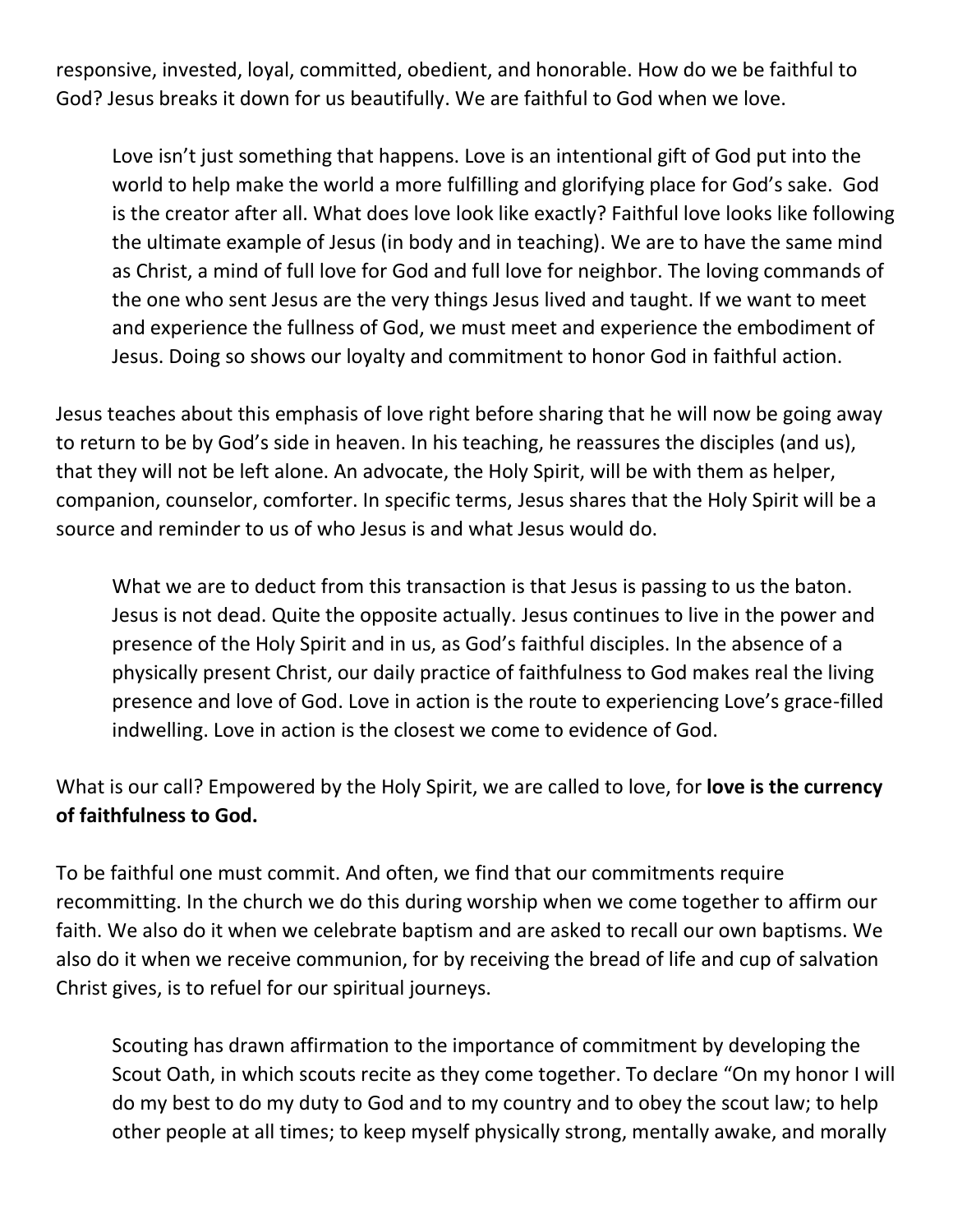straight" is to recommit to the oath. The pledge of allegiance we recite in school is another example.

As important as it is for us to state our commitment and willingness to be faithful, our words are empty if our commitment is void of action. Faithfulness is only complete if the command given is fulfilled. Think about it. "I love you God, but I just don't feel like showing it today." "I am committed to doing my best to do my duty, but today I think I will only give 50%." "I know I said I would help others at all times, but do I have to this time?" "On my honor I will keep myself morally straight, but I get to decide what is moral and what is not." These statements leave more to be desired, especially by God.

Take all of Jesus' teachings and I believe you can summarize them into two commandments: love God and love others. For some, this has come to be known as the "Jesus Creed." And part of the Jesus Creed is a charge to us, as God's children, believers of Christ as our Lord and Savior, to embody loving God and loving others faithfully. When we do, we actively serve as ambassadors of Christ and help usher in God's kingdom on earth as it is in heaven.

Our call to be faithful is highlighted that much more as Jesus returns to heaven to be with God. As Christ returns, we are commissioned and commanded to be the salt of the earth and the light of the world just as Christ exemplified while he was on earth.

Teresa of Avila once shared, "Christ has no body now on earth but yours; yours are the only hands with which he can do his work, yours are the only feet with which he can go about this world, yours are the only eyes through which his compassion can shine forth upon a troubled world. Christ has no body now on earth but yours."

You may be someone today who needs a little love. You may be someone today who can give a little love. Together God is present and at work. What an honor?! What a privilege?! God thinks enough of us, Christ thinks enough of us, that we are given the opportunity and responsibility to carry the baton of God's love faithfully. **Love is the currency of faithfulness**!